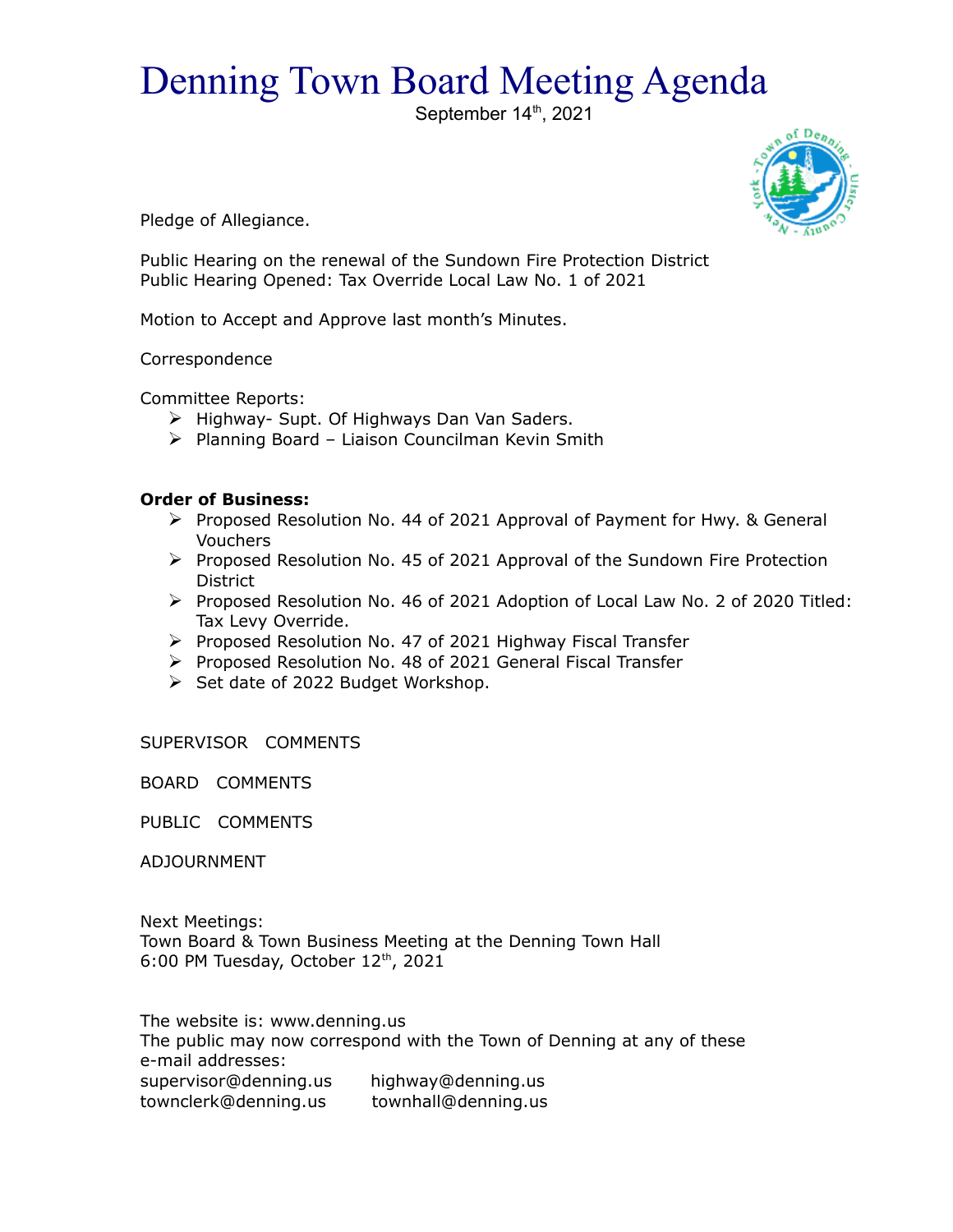Denning Town Board & Business Meeting September 14<sup>th</sup>, 2021 Resolution No. 44 of 2021

**WHEREAS** New York State General Municipal Law Sections 103 and 104-4 permit the pre-audit function of vouchers, as a form of internal controls in the checking of claims and supporting documentation. And

**WHEREAS** the Sections 118 and 119 of New York State Municipal Law also authorize the auditing authority to approve of Said vouchers. AND

**WHEREAS** the Office of the New York State Comptroller Division of Local Governments and Accountability: Budgets and Finances also approves of this method.

**NOW THEREFORE BE IT RESOLVED** that the Town of Denning Town Board **HEREBY** approves of and authorizes payment of the following Warrants:

Highway Fund Warrant No. 9 Prep Pay Vouchers.

Highway Vouchers Warrant No. 9, Vouchers.

General Fund Pre-Pay Warrant No.9 Vouchers.

General Fund Warrant No.9 Vouchers.

Capital Fund Sewage Disposal Vouchers Warrant No. 9.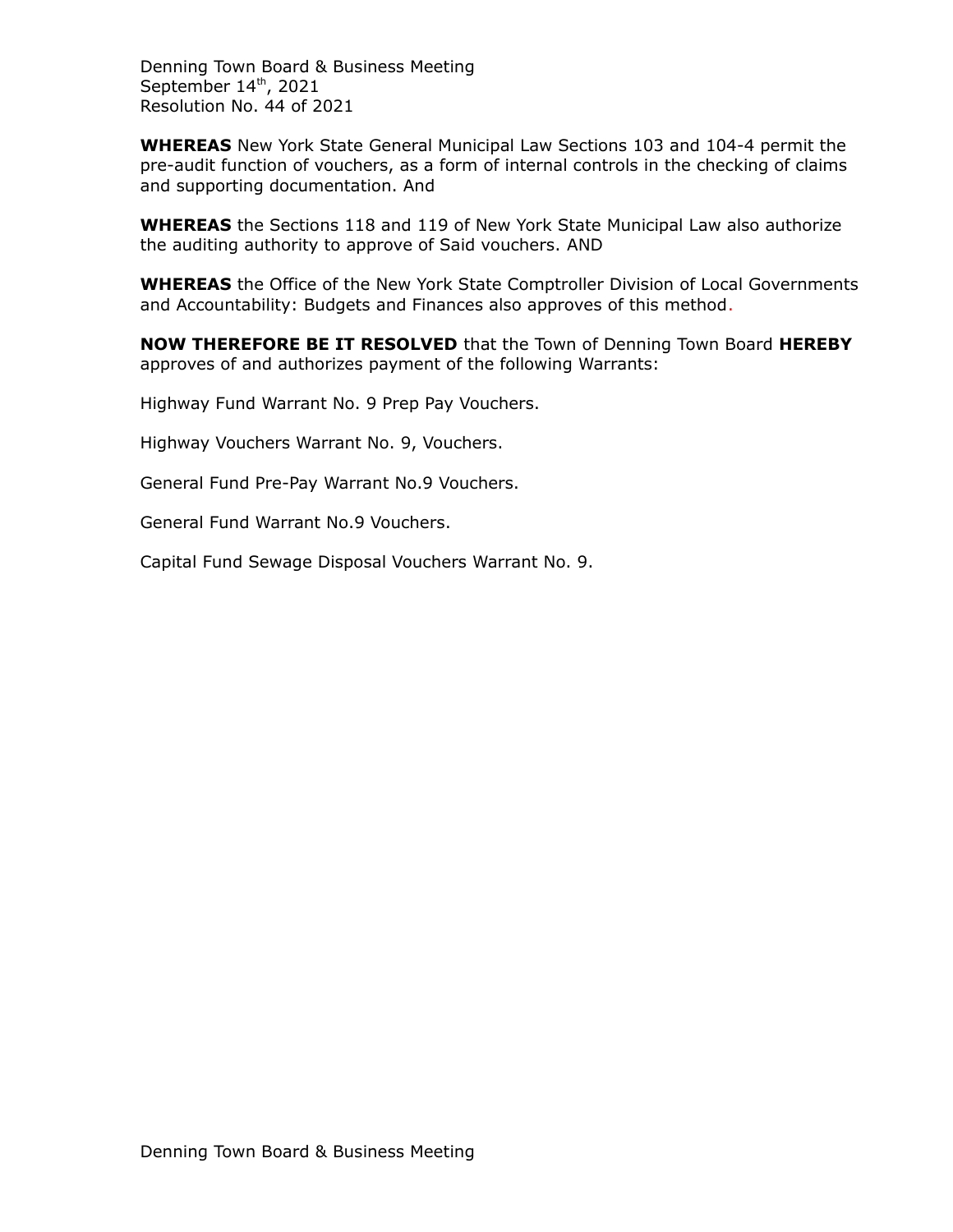September 14th, 2021 Resolution No. 45 of 2021

**WHEREAS**, the Grahamsville Fire District has furnished fire protection for the Town of Denning Sundown Fire Protection District for many years, and

**WHEREAS**, a public hearing was held on Tuesday, September 14<sup>th</sup>, 2021 in the Denning Town Hall and where any and all interested person(s) were heard either for or against. And

**WHEREAS,** the Town of Denning desires to continue its contract with the Grahamsville Fire District for fire protection for an additional term of five (5) years. And

**WHEREAS,** New York State Town Law § 9-1 §§170,171 and §174 [7] authorizes the Denning Town Board to enter into SAID contract. And

**NOW THEREFORE BE IT RESOLVED** that the Town of Denning Town Board **HEREBY** authorizes the Town Supervisor to execute an agreement on behalf of the Town of Denning for the provision of fire protection services to the Town of Denning Sundown Fire Protection District on the terms and conditions described in the agreement.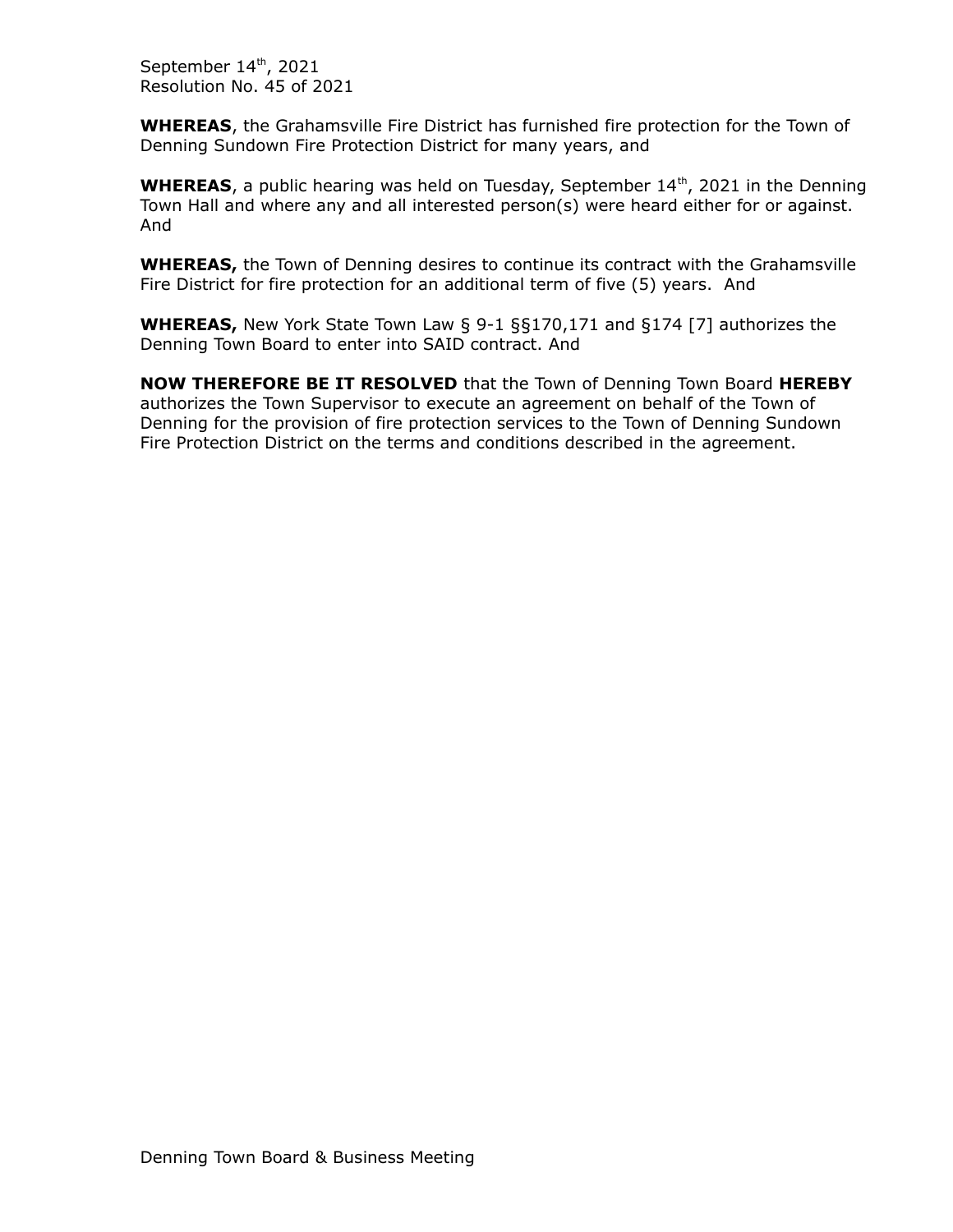September 14th, 2021 Resolution No. 46 of 2021

**WHEREAS** General Municipal Law 3c allows an override to the tax levy limit, and

**WHEREAS**, the Town of Denning Town Board has intentions of fulfilling its financial obligations, and

**WHEREAS** the Tax Override Law is a budgetary tool authorized and mandated for use by New York State, And

**WHEREAS** a PUBLIC HEARING was held on Tuesday, September 14<sup>th</sup>, 2021 regarding Local Law No. 1 of 2021, and

**WHEREAS** any and all interested person(s) were heard,

**NOW THEREFORE BE IT RESOLVED** the Town of Denning Town Board **HEREBY** adopts Local Law No. 1 of 2021 titled: Tax Levy Limit Override, which is to take effect immediately upon filing with the New York State Secretary of State. And

**FURTHER BE IT RESOLVED** that if SAID Tax Cap Override is not needed then Local Law No. 1 of 2021 will be **RESCINDED**, by resolution as required by New York State law.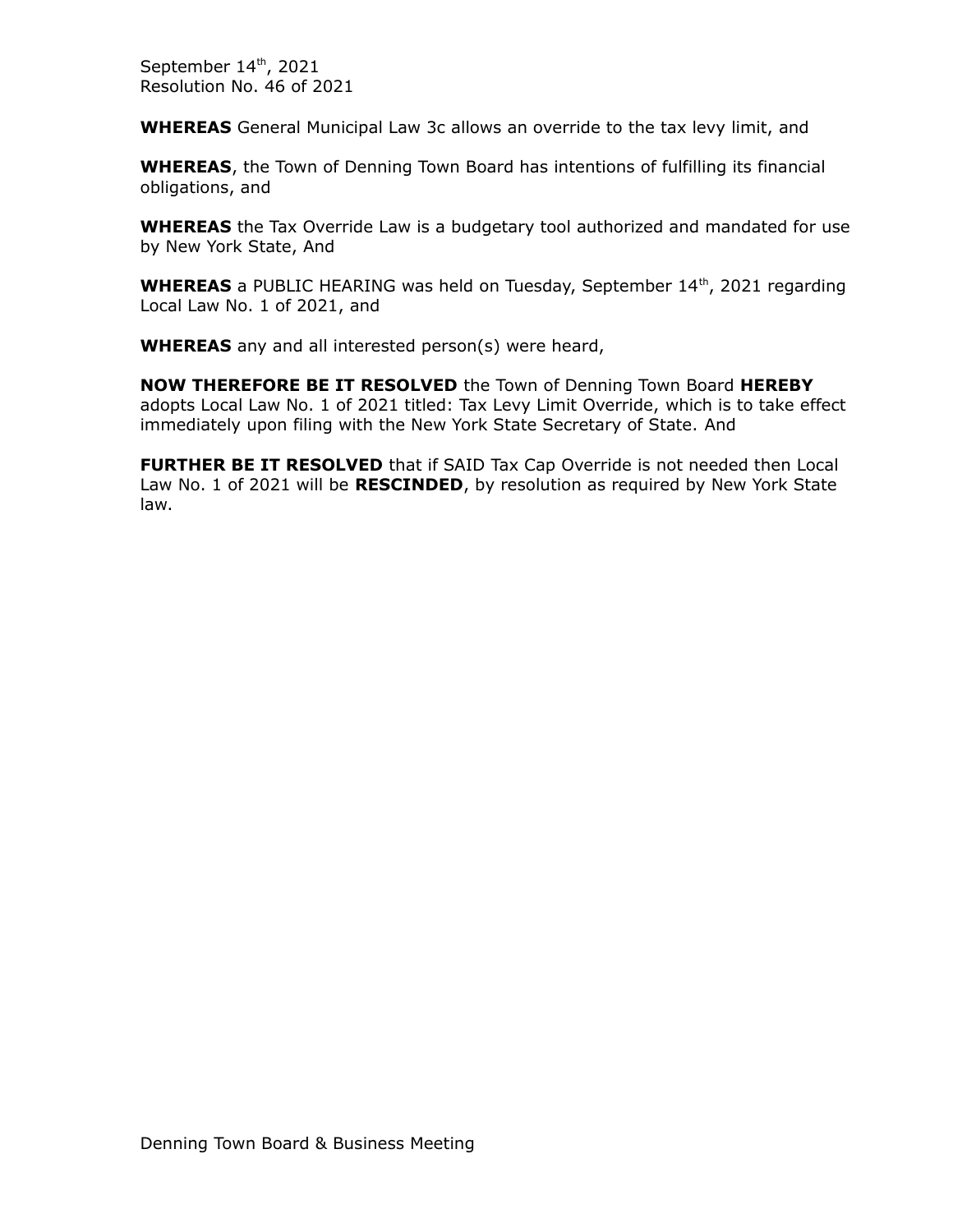September 14th, 2021 Resolution No. 47 of 2021

**WHEREAS** New York State Law §141 and Highway Law 285-a authorizes the Town Board by resolution to transfer surplus monies, contingent appropriations and unexpended fund balances.

**And WHEREAS** the Town of Denning is in need of a budgetary transfers for the 2021 Budget.

**NOW, THEREFORE, BE IT RESOLVED** that the Town of Denning Town Board authorizes the Supervisor to do the following transfers in the Highway Fund: increase DA5130.2 Machinery Equipment Contractual Expense in the amount of \$17,000.00 and increase DA5140.4 Brush and Weeds Contractual Expense in the amount of \$1,000.00

And to decrease DA599 Highway Fund Balance in the amount \$18,000.00.